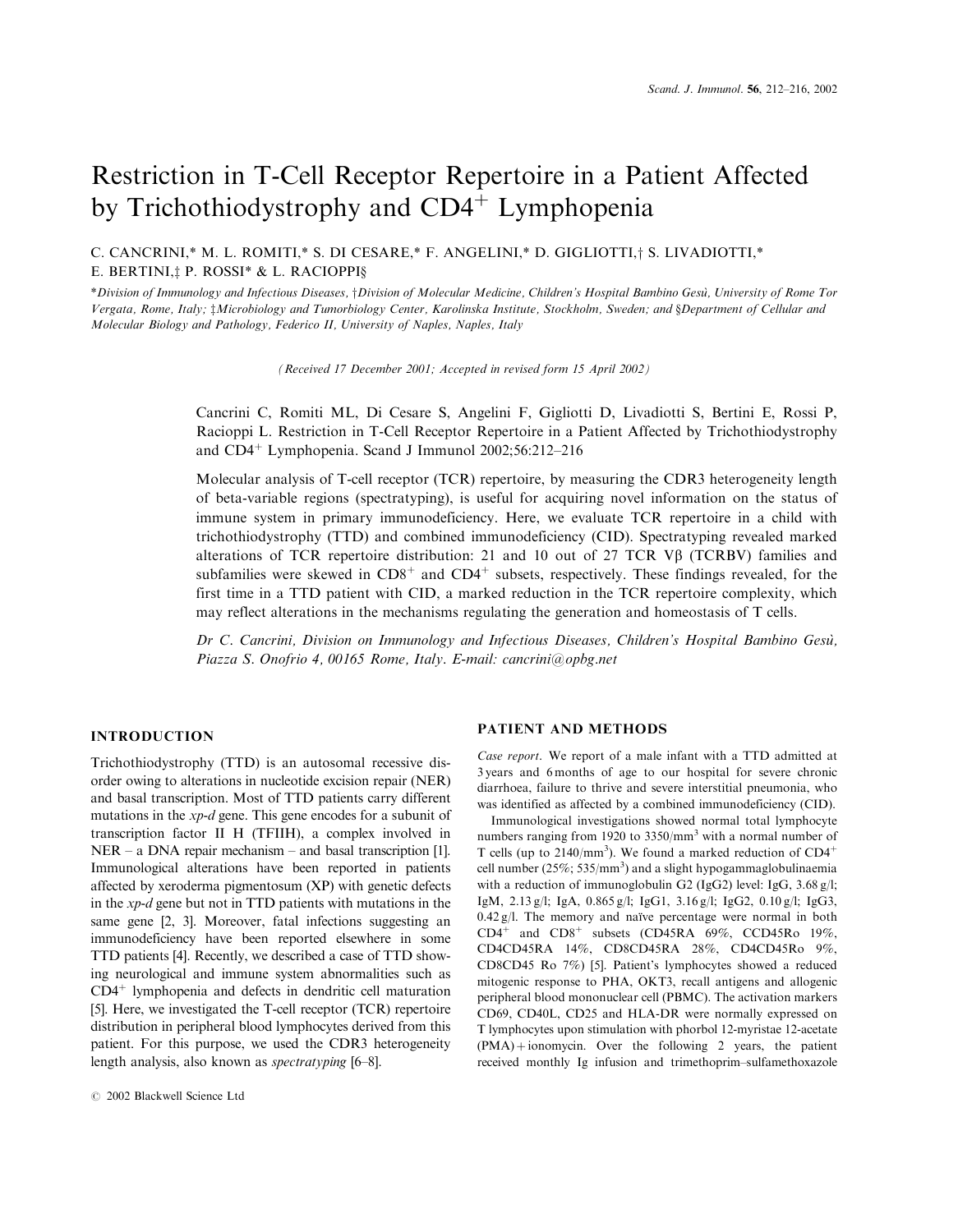prophylaxis. He died at the age of 7 for an untreatable interstitial pneumonia. TCR repertoire analysis. T cells were obtained from patient's

peripheral blood by Ficoll density gradient (Amersham, Pharmacia,

**TCRBV2** 

Uppsala, Sweden) and fractionated into CD4<sup>+</sup> and CD8<sup>+</sup> subsets using anti-CD4 or anti-CD8 monoclonal antibody-coupled magnetic beads (Dynal AS, Oslo, Norway). The purity of T-cell populations was tested by flow cytometry and ranged between 90 and 95%.

**TCRBV4** 

**TCRBV3** 

Fig. 1. T-cell receptor (TCR) CD3 length distribution of some TCR Vβ (TCRBV) families in CD8<sup>+</sup> subset. Altered (skewed/perturbed) patterns are indicated by '\*' and monoclonal by ' $\circ$ '. On the x-axis bp units are shown.

241 250 259

n.d.

© 2002 Blackwell Science Ltd, Scandinavian Journal of Immunology, 56, 212-216

n.d.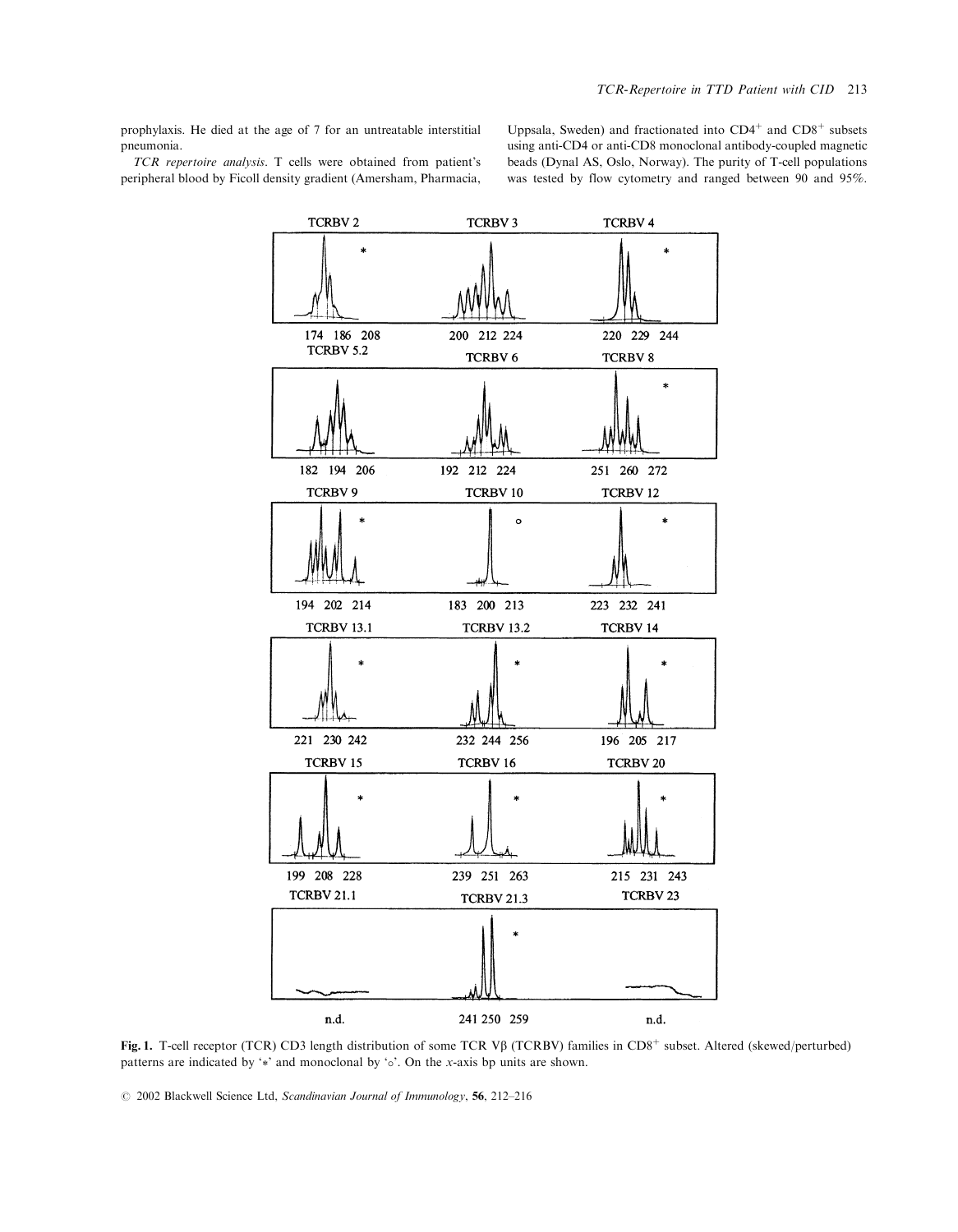RNA was extracted by Trizol<sup>TM</sup> (Gibco-BRL, Bethesda, MD, USA) according to the manufacturer's instructions. Reverse transcription and polymerase chain reaction (PCR) amplification were performed with primers for the 27 TCRBV families and subfamilies combined with one primer for the beta constant region (BC) [6]. Primer sequences for TCRBV from 21.1 to 24 were the following: **RV211** CTGGTTCAATTTCAGGATGAGAGT.  $RV212$ GATTCGATATGAGAATGAGGAAGC, BV21.3 TCTGATT-CAGTTTCA GAATAACGG, BV22 AAAGAGGGAAACAGC-CACTCTG, BV23 CGCTGTGTCCCCATCTCTAATC, BV24 CAGTGACCCTGAGTTGTTCTCA [9].

The temperature profile included the following steps:  $95^{\circ}$ C 45 s,  $55^{\circ}$ C 45s,  $72^{\circ}$ C 45s for 32 cycles, followed by a final extension at 72 °C for 10 min. PCR products were loaded on a 6% polyacrylamide gel, run for 400 min at 42 °C in a DNA automatic fluorescence sequencer (Pharmacia ALF DNA Sequencer), and analysed with a specific software (Pharmacia DNA Fragment Manager 2.0). Briefly, each TCRBV family is resolved by this technique as a series of bands representing the length of the cDNA fragments showing a Gaussian distribution. The size distribution displayed two principal patterns: one consisting of a multipeak pattern and the other consisting of 1–4 dominant peaks. The multipeak pattern (5–8 peaks corresponding to sequences spaced by three nucleotides) was considered normal when the distribution showed a Gaussian-like shape; whenever the polyclonality showed an irregular distribution (defined as peaks' signal deviating more than twice compared with that of a corresponding position in a Gaussian distributed sample), or the signal consisted of one or more solitary peaks (defined as  $>50\%$  of the total peak area), it was classified as altered [9, 10]. The distribution of the peaks was defined as follows: polyclonal (P), skewed/perturbed (SP), monoclonal (M). Each alteration, in either the distribution or the intensity of single bands, represents a perturbation in the given TCRBV family, which may reflect a reduction of the TCR repertoire complexity or an immune response toward a persisting immunodominant antigen.

# **RESULTS**

#### Analysis of TCRBV repertoire

The analysis of TCR repertoire was performed at the age of  $4$  years and 10 months – at that time, the child was free from any chronic and acute infectious diseases.

The analysis of TCR repertoire showed abnormalities in the  $CD8 + T$ -cell population in 21 out 24 TCRBV families and subfamilies (Fig. 1). Among them, a monoclonal expansion of the pseudogene TCRBV 10 was also detected. The  $CD4<sup>+</sup>$  population showed skewed distribution in 10 TCRBV out 27 families and subfamilies (Table 1, Fig. 2).

Two male healthy age-related controls and two age-related children (one female and one male) affected by hypogammaglobulinaemia without defects in T-cell compartment, treated by Ig infusion, were also analysed, showing a normal CDR3 length distribution in all the TCRBV families in both  $CD8<sup>+</sup>$  and  $CD4<sup>+</sup>$  subsets.

| Table 1. CDR3 length profiles in T-cell subsets* |  |  |  |  |  |  |
|--------------------------------------------------|--|--|--|--|--|--|
|--------------------------------------------------|--|--|--|--|--|--|

|                     | $CD4^+$      | $CD8+$       |
|---------------------|--------------|--------------|
| <b>TCRBV1</b>       | <b>SP</b>    | <b>SP</b>    |
| <b>TCRBV2</b>       | $\mathbf{P}$ | <b>SP</b>    |
| <b>TCRBV3</b>       | P            | $\mathbf{P}$ |
| <b>TCRBV4</b>       | $\mathbf{P}$ | <b>SP</b>    |
| <b>TCRBV 5.1</b>    | $\mathbf{P}$ | <b>SP</b>    |
| <b>TCRBV 5.2-3</b>  | $\mathbf{P}$ | $\mathbf P$  |
| <b>TCRBV 6.1-3</b>  | $\mathbf{P}$ | $\mathbf{P}$ |
| <b>TCRBV7</b>       | $\mathbf{P}$ | <b>SP</b>    |
| <b>TCRBV8</b>       | $\mathbf{P}$ | <b>SP</b>    |
| TCRBV9              | P            | <b>SP</b>    |
| TCRBV <sub>10</sub> | <b>SP</b>    | M            |
| TCRBV <sub>11</sub> | <b>SP</b>    | <b>SP</b>    |
| TCRBV <sub>12</sub> | <b>SP</b>    | <b>SP</b>    |
| <b>TCRBV 13.1</b>   | $\mathbf{P}$ | <b>SP</b>    |
| <b>TCRBV 13.2</b>   | $\mathbf{P}$ | <b>SP</b>    |
| <b>TCRBV 14</b>     | $\mathbf{P}$ | <b>SP</b>    |
| <b>TCRBV15</b>      | $\mathbf{P}$ | <b>SP</b>    |
| TCRBV <sub>16</sub> | <b>SP</b>    | <b>SP</b>    |
| <b>TCRBV17</b>      | n.d.         | <b>SP</b>    |
| <b>TCRBV18</b>      | $\mathbf{P}$ | <b>SP</b>    |
| TCRBV <sub>20</sub> | <b>SP</b>    | <b>SP</b>    |
| <b>TCRBV 21.1</b>   | <b>SP</b>    | n.d.         |
| <b>TCRBV 21.2</b>   | <b>SP</b>    | n.d.         |
| <b>TCRBV 21.3</b>   | $\mathbf{P}$ | <b>SP</b>    |
| <b>TCRBV 22</b>     | <b>SP</b>    | <b>SP</b>    |
| TCRBV <sub>23</sub> | <b>SP</b>    | n.d.         |
| TCRBV <sub>24</sub> | $\mathbf{P}$ | <b>SP</b>    |

\*Polyclonal, P; skewed/perturbed, SP; monoclonal, M; nondetectable, n.d.

#### **DISCUSSION**

We report of a marked restriction in TCR repertoire distribution in a patient affected by TTD and CD4 lymphopenia. The skewed TCR CDR3 profiles, observed in this patient, may reflect either antigen-driven clonal expansions or defects in mechanisms regulating T-cell rearrangement and maturation [11, 12]. It is noteworthy that these alterations were not related to infections, as reported to happen during human immunodeficiency virus (HIV) infection or Epstein-Barr (EBV) infection [13, 14].

Neither severe nor frequent alterations of TCR repertoire have ever been reported in healthy children [10], even in patients with humoral immunodeficiency exposed to recurrent infections [15], as confirmed by the analysis performed on our controls. The skewed TCR repertoire distribution observed therefore may reflect alterations in the generation and survival of T-lymphocyte subsets, as reported in other primitive T-cell immunodeficiencies [11, 12, 15]. The marked  $CD4^+$  lymphopenia and the profound defect in the proliferative capability of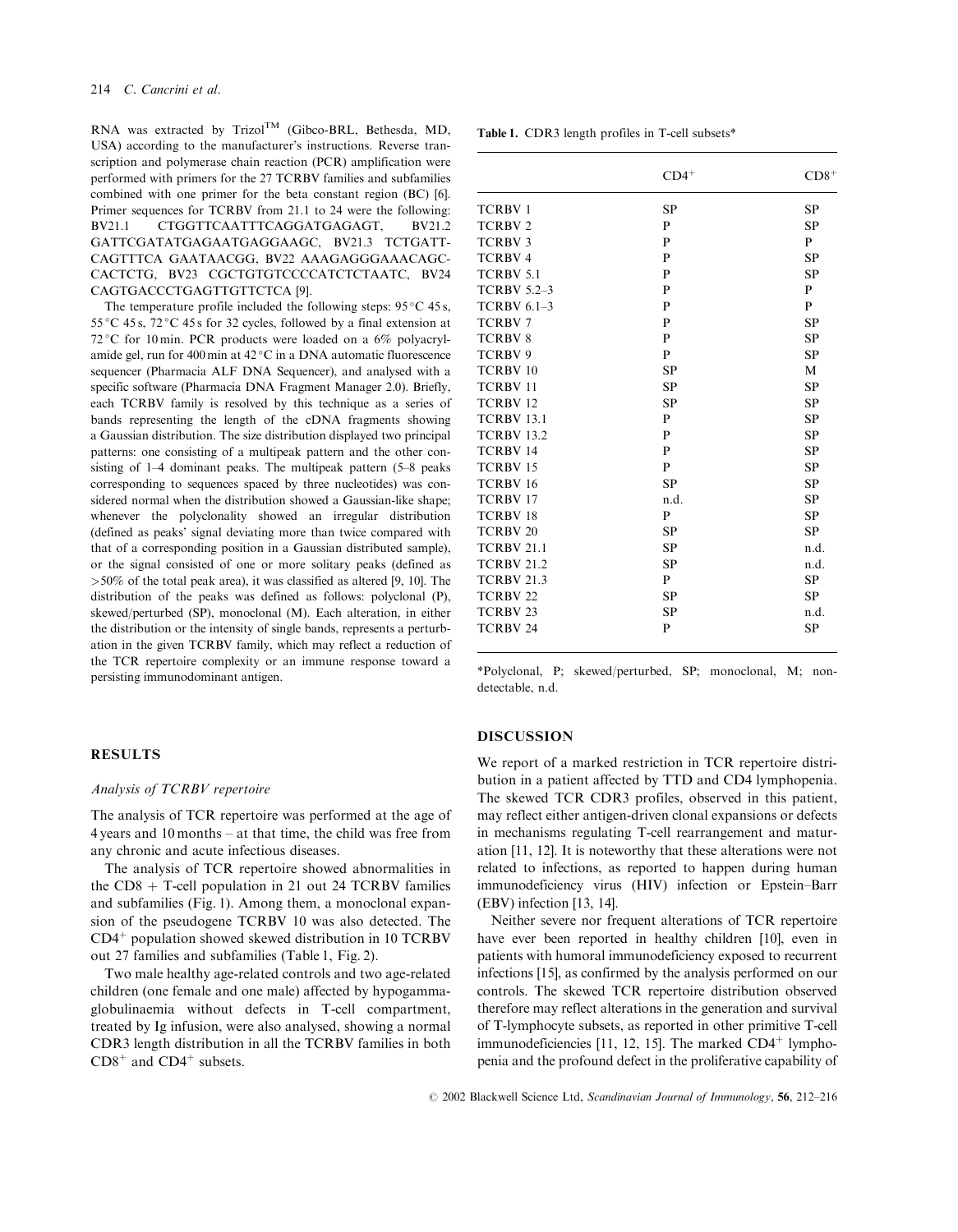

Fig. 2. T-cell receptor (TCR) CD3 length distribution of some TCR Vβ (TCRBV) families in CD4<sup>+</sup> subset. Altered (skewed/perturbed) patterns are indicated by '\*' and monoclonal by ' $\circ$ '. On the x-axis bp units are shown.

T lymphocytes, strongly support the hypothesis that a defect in mechanisms regulating the generation as well as the survival of this lymphocyte subset may account for the reduction of TCR complexity. Conversely, despite the  $CD8 + number$ was normal in TTD patient, we observed more severe alterations in CD8 TCR repertoire compared with the CD4<sup>+</sup> subset.

© 2002 Blackwell Science Ltd, Scandinavian Journal of Immunology, 56, 212-216